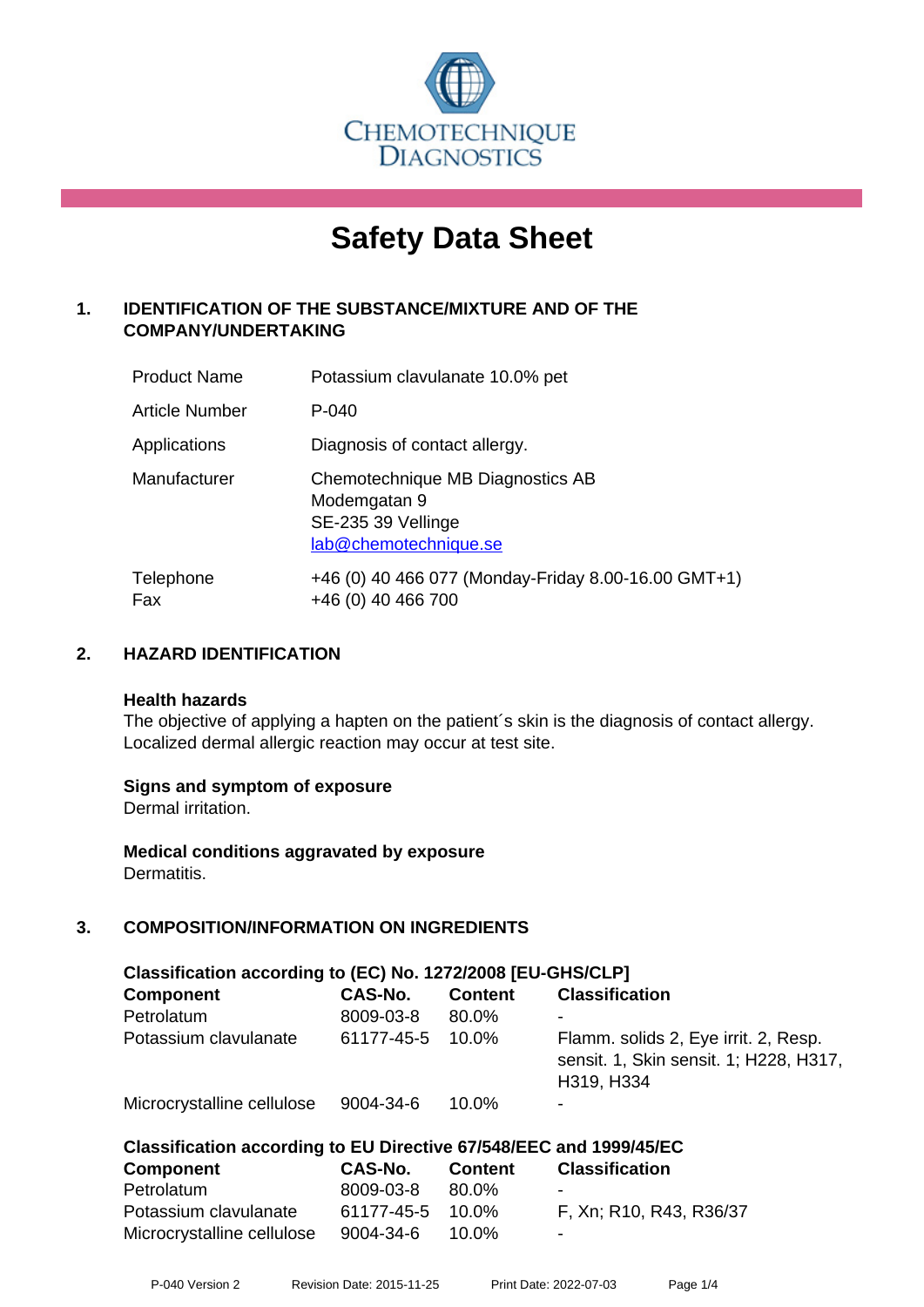# **4. FIRST AID MEASURES**

**Emergency and first aid procedures** Obtain medical attention.

## **5. FIRE-FIGHTING MEASURES\***

#### **Suitable extinguish media**

CO2, powder or water spray. Fight larger fires with water spray or alcohol resistant foam.

**For safety reasons unsuitable extinguishing agents** Water with full jet.

**Special protective equipment for fire-fighters** Wear self-contained respiratory protective device. Wear fully protective suit.

\*Data is shown for petrolatum only

#### **6. ACCIDENTAL RELEASES MEASURES**

**Steps to be taken if material is released or spilled** Contain and place in a closed container.

## **7. HANDLING AND STORAGE**

**Precautions to be taken in handling and storage** Store dark at 5-8°C. Avoid extended exposure to light. FOR EXTERNAL USE ONLY.

# **8. EXPOSURE CONTROLS/PERSONAL PROTECTION**

**Respiratory protection** Not required.

**Ventilation** Local exhaust.

**Protective gloves** Disposal gloves.

**Eye protection** Not required with normal use.

**Work/Hygienic practices** Wash hands after each use.

# **9. PHYSICAL AND CHEMICAL PROPERTIES**

Odour **Odourless** 

Appearance White Semi Solid

Melting point\* 50-55° C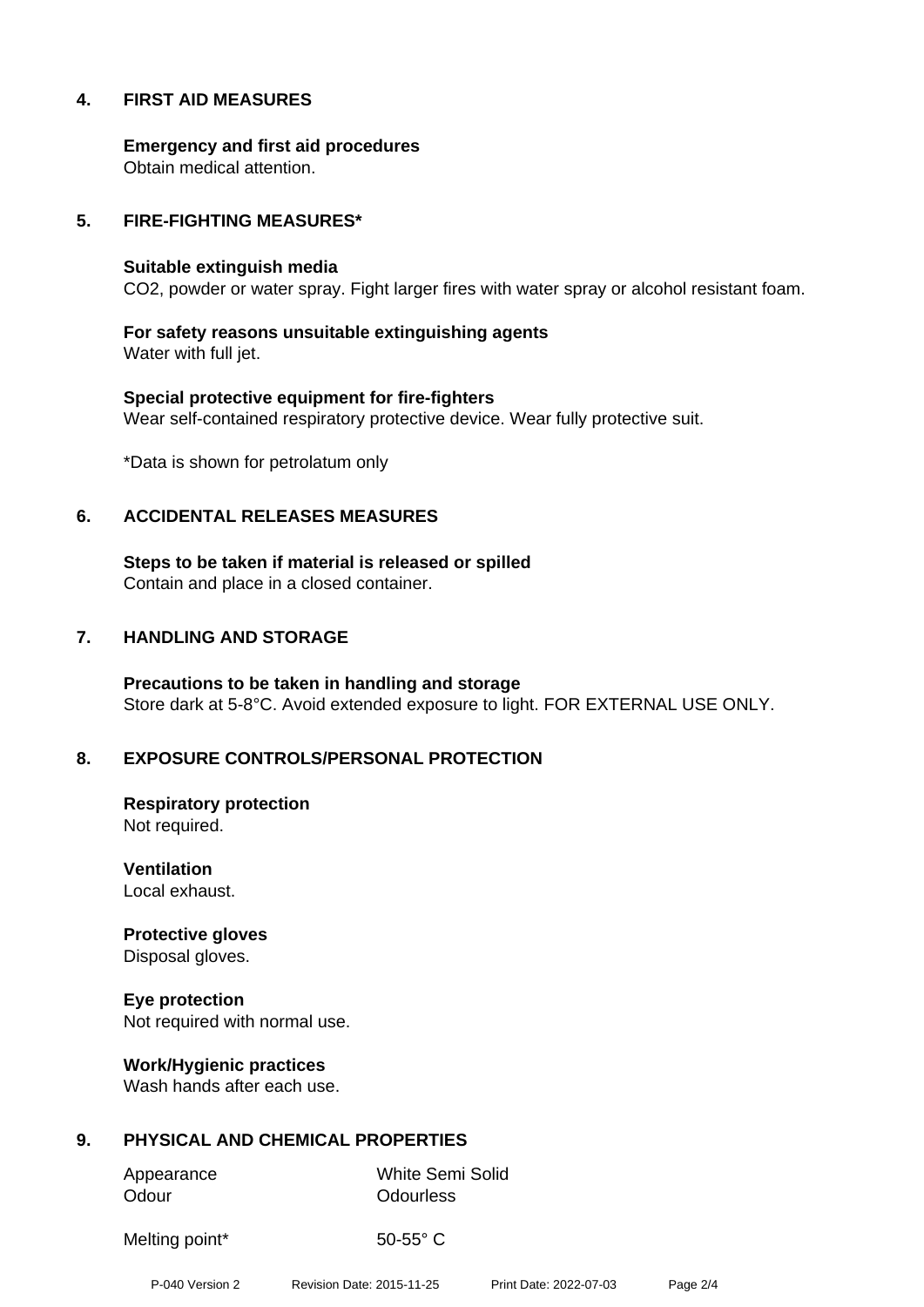Boiling point\* No data available Flash point\*  $>100^{\circ}$ C Self ignition\* Product does not self ignite. Danger of explosion\* Product does not present an explosion hazard. Density\* No data available. Solubility in/Miscibility with Water\* Insoluble

\*Data is shown for petrolatum only

# **10. STABILITY AND REACTIVITY**

#### **Incompability**

May react with strong oxidizing agents.

# **Stability**

Stable at recommended storage conditions.

#### **Hazardous byproducts**

Combustion may generate CO, CO2 and other oxides.

# **Hazardous polymerization**

Will not occur.

# **11. TOXICOLOGICAL INFORMATION**

No data available.

# **12. ECOLOGICAL INFORMATION**

No data available.

# **13. DISPOSAL CONSIDERATIONS**

# **Waste disposal method**

Comply with federal, state/provincial and local regulation.

# **14. TRANSPORT INFORMATION**

Not dangerous goods.

# **15. REGULATORY INFORMATION**

The classification is according to the latest editions of the EU lists, and extended by company and literature data.

# **16. OTHER INFORMATION**

# **Text of H-statements and R-phrases mentioned in Section 3**

| Flamm. solids 2 | Flammable solids (Category 2) |
|-----------------|-------------------------------|
| Eye irrit. 2    | Eye irritation (Category 2)   |
|                 |                               |